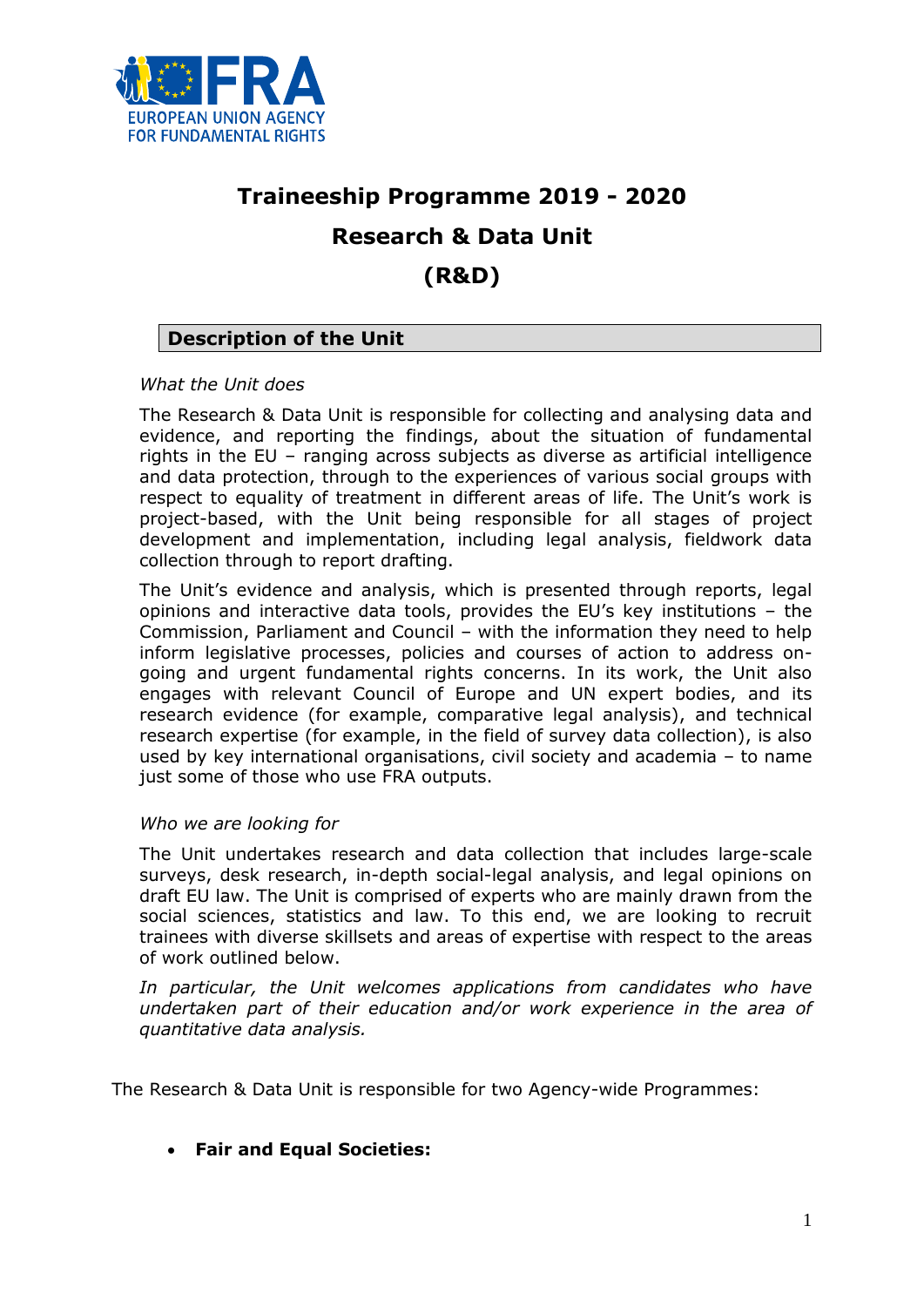

The programme '*Fair and Equal Societies'* is guided from within the Research and Data Unit and draws on relevant expertise from across the Agency. The programme serves to support delivery of the Agency's statutory obligations and thematic commitments in the areas of equality and non-discrimination, and in relation to combating racism, xenophobia and related intolerance. Within its work, the programme sets out to mainstream gender, disability & the rights of the child.

At present the programme is working, at different stages, on the following large-scale surveys:

- The European Union Minorities and Discrimination Survey (EU-MIDIS)
- The European Union LGBTI survey
- The Roma and Travellers Survey
- The Antisemitism Survey

In addition, the Research and Data Unit is responsible for a survey of the general population – the subject matter of which covers all areas of the Agency's substantive work and is not limited to a single programme:

The Fundamental Rights Survey

Accompanying the surveys, the Programme is engaged in work that serves to underpin the policy and societal relevance of its research and data outputs. This also includes earlier research undertaken by FRA, such as the EU-wide Violence against Women survey.

## **Just, Digital and Secure Societies:**

The programme 'Just, Digital and Secure Societies' is guided from within the Research and Data Unit and draws on relevant expertise from across the Agency. The programme serves to support delivery of the Agency's statutory obligations and thematic commitments in the areas of access to justice and victims of crime, and information society, privacy and data protection. A new area of work for the Agency under this programme is the field of security. Within its work, the programme sets out to mainstream gender, disability & the rights of the child.

The Programme is engaged at various stages in the following projects and related activities, amongst others:

 Artificial intelligence, big data and fundamental rights; Information society, and respect for private life and personal data; Handbook on cybercrime; Access to justice and judicial cooperation, except in criminal matters; Victims of crime; Business and human rights; Justice for and security of citizens; Access to a lawyer and the European Arrest Warrant.